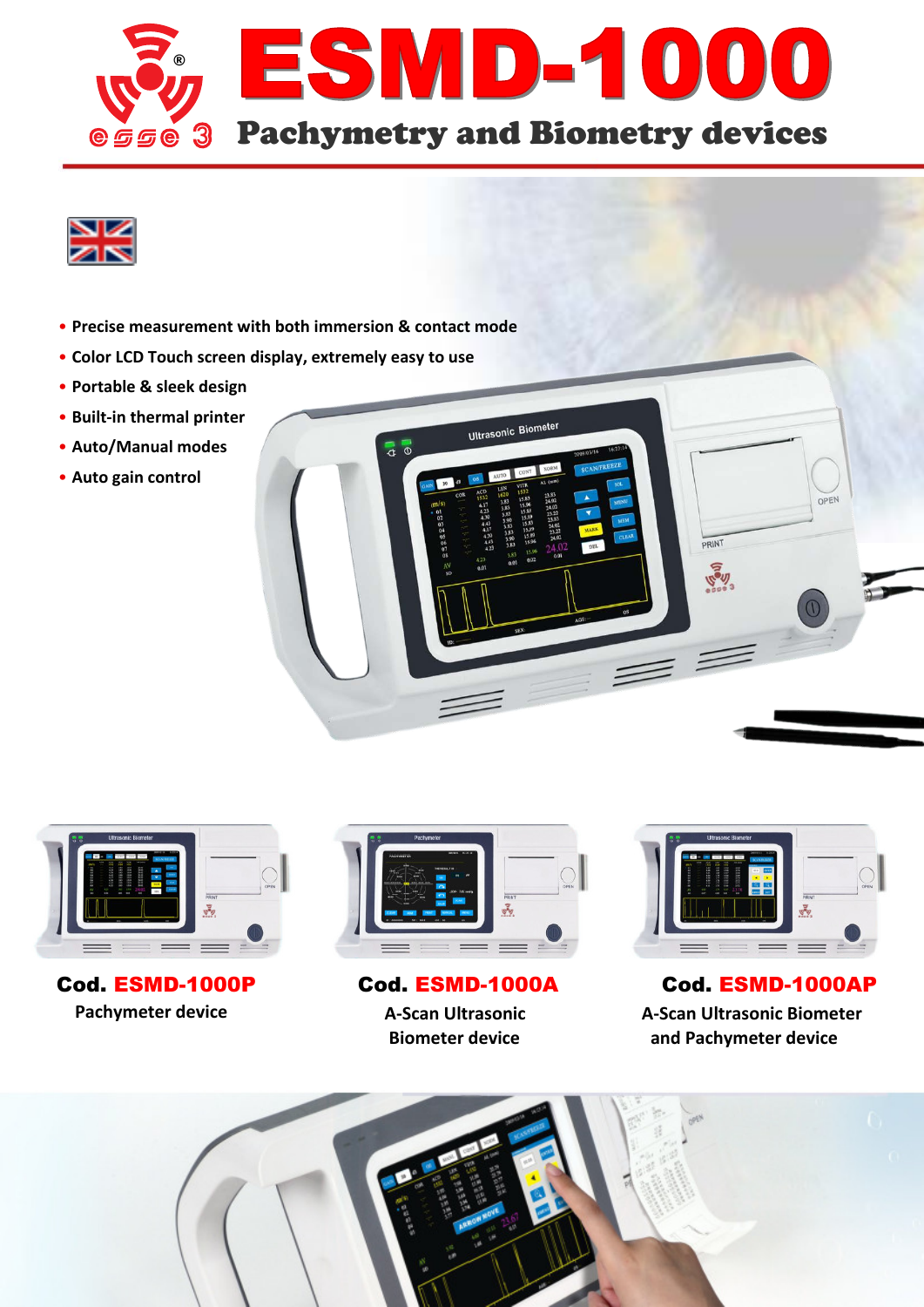

**A‐SCAN Precise and accurate A‐scan measurement**



**A‐SCAN Splendid Measuring Mode Contact & Immersion measuring mode. Automatic reading with 4 different modes: Normal, Cataract, Aphakic and Special. Manual measuring available.**



**PACHYMETER Accurate Measurement Automatic reading for cornea**

**thickness. Multiple or single reading point. Multiple measurements for single point cornea thickness. Average reading sharply increases the accuracy.**



**Instant Printout Instant printout by built‐in thermal printer. User‐defined printing options.**



**A‐SCAN Automatic Reading Automatic measure system, 8 readings for one group. Users can manually adjust the reading results during the automatic measuring**



**A‐SCAN IOL Calculation 6 IOL formulas for IOL calculation. Instant formula switch. Automatic Axial Length import. Touch Screen input Parameters.**



**PACHYMETER IOP (lntraocular Pressure) Adjustment Provides reference for tonometer measurement. Adjustable parameters according to users' experience.**



**A‐SCAN S.D. Function ESMD‐1000A and ESMD‐1000AP provide S.D.(Standard Deviation) to help evaluate reading reliability.**

| KK.                   |                 |               |                 | <b>TRUS 18715</b> | ю              |
|-----------------------|-----------------|---------------|-----------------|-------------------|----------------|
| 34.00<br>A1.          |                 | ×             | x               | on                | a              |
| a<br><b>BEST</b>      |                 | K2            | 43.59           |                   |                |
| <b><i>BROCGTA</i></b> |                 |               | 18908           |                   |                |
| 3.39<br>AZD.          |                 | POST          | ٠               | 118.2             |                |
| 6.04<br><b>BOM</b>    | -18<br>÷.       |               | <br>÷           | 100.00<br>1008    |                |
| <br>$-8.9$            |                 |               |                 |                   |                |
| --                    | ×               |               |                 | <b>EEEEE</b>      |                |
|                       | ÷               |               |                 |                   |                |
| 47.99                 | . .             | $\rightarrow$ |                 |                   |                |
|                       | ÷               |               |                 |                   |                |
| - -                   | ÷               |               |                 |                   |                |
| --<br>-               |                 |               | <br>            | m                 |                |
|                       | 41.74           |               |                 | <b>ALLEY</b>      |                |
| ASCAN                 | <b>PRINT</b>    | <b>METAL</b>  | IOL.            |                   | MENJ           |
| ееоперее<br>ø         | SE <sub>R</sub> | m             | NH<br>$\bullet$ |                   | $\mathfrak{m}$ |

**A‐SCAN IOL Calculation Dual formulas display for results comparison. Easy access to database. One instant printout button.**



**Patient Management Built‐in data archive for permanent memory of 180 patients' records.**





# **PC Connection Uploading application software is**

**developed to enable communication with PC and massive storage capability.**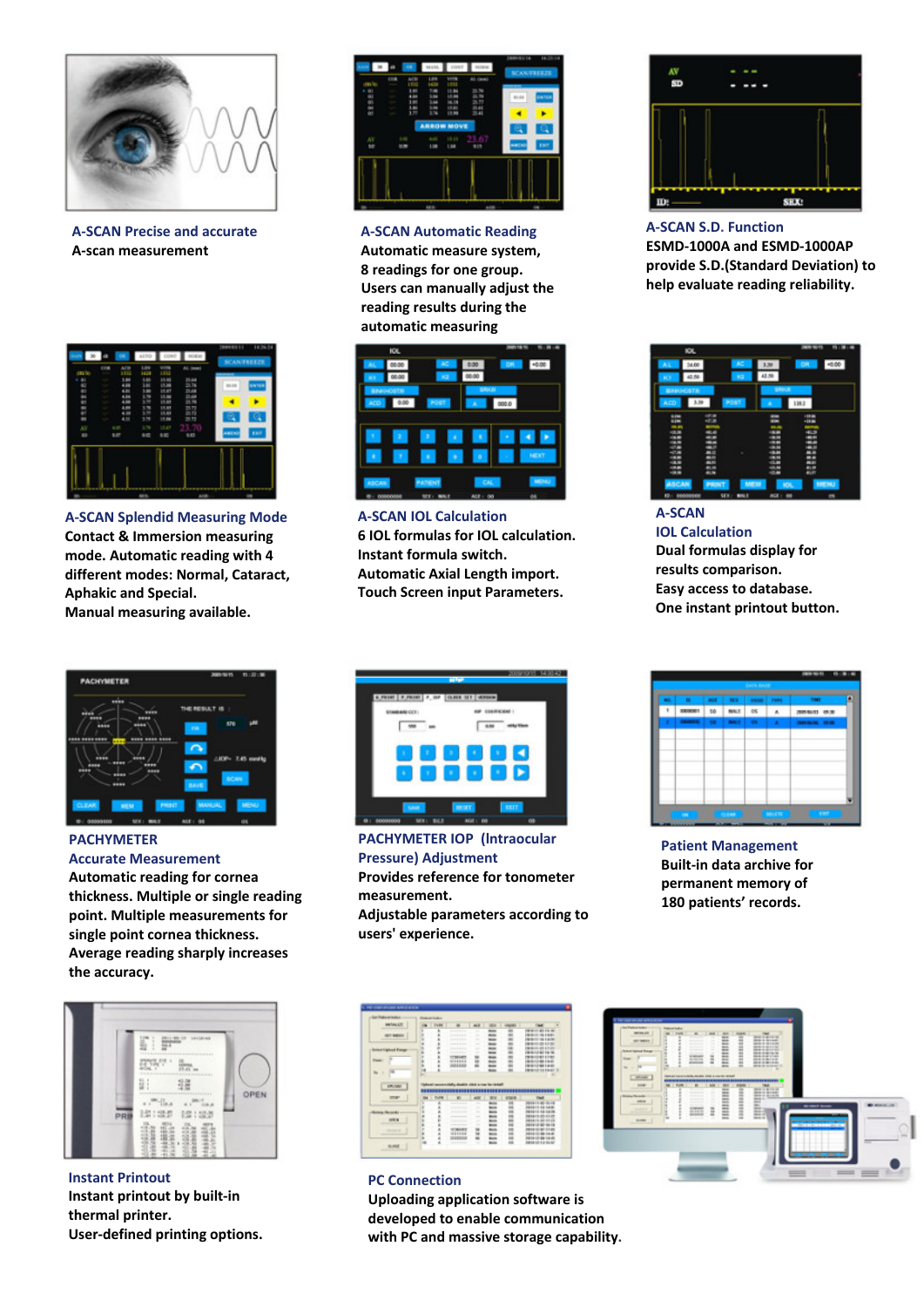#### **User‐defined Interface**

**User may define acoustic velocity, lOP parameters, printing option etc.**



| <b>AUTO</b>      | <b>NORMAL</b>   |
|------------------|-----------------|
| <b>MANUAL</b>    | <b>APHAKIC</b>  |
| CONTACT          | <b>SPECIAL</b>  |
| <b>IMMERSION</b> | <b>CATABACT</b> |

| COR    | <b>ACT</b> | <b>LENS</b> | <b>VITR</b> |
|--------|------------|-------------|-------------|
| 1620   | 1532       | 1641        | 1532        |
| ż<br>ĭ | ٠          | ×<br>٠      |             |
|        |            |             |             |

**ACCESSORIES**







**10MHz A‐probe 20MHz steaight P-probe 20MHz angled P‐probe**